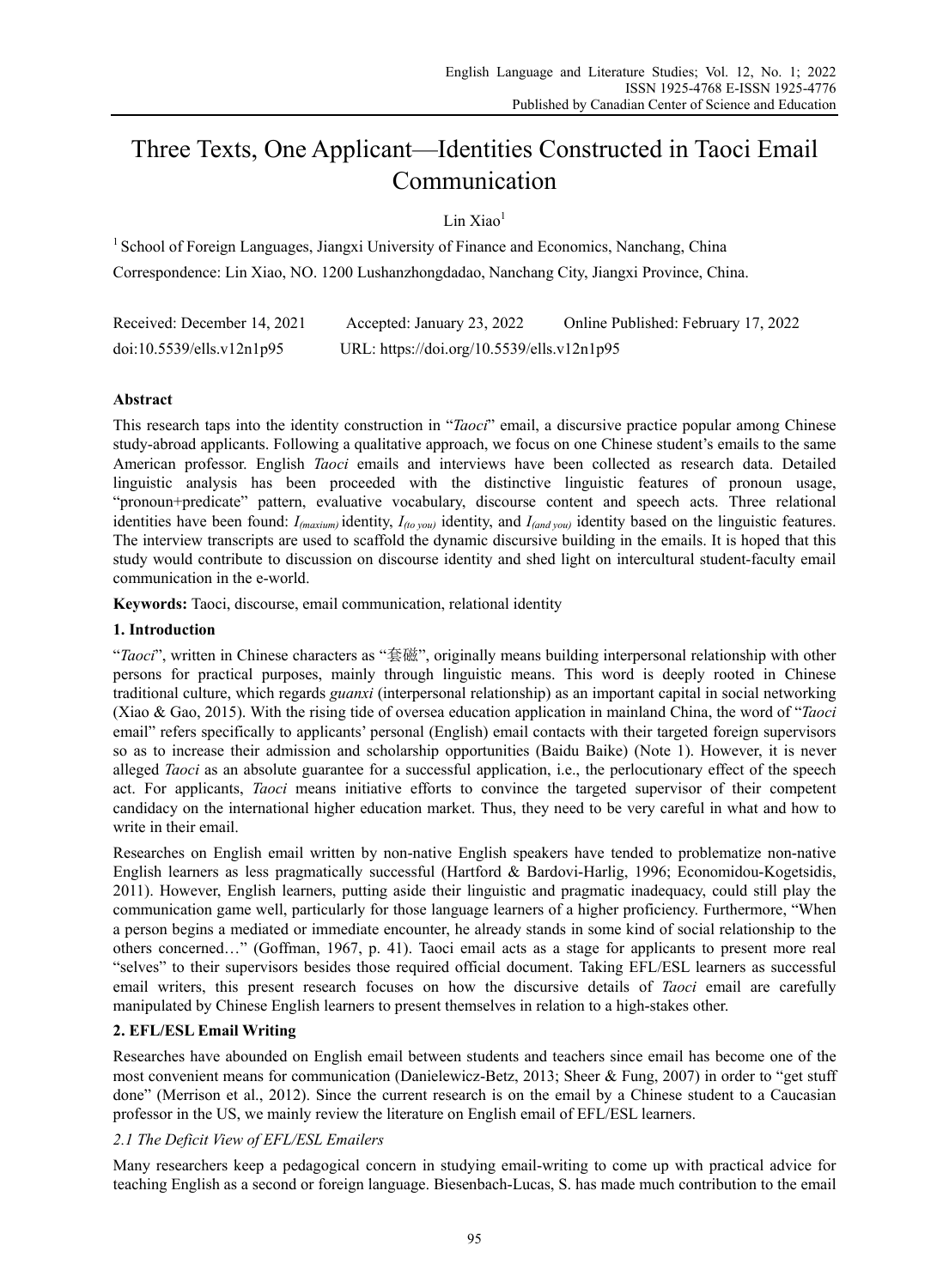comparison between English natives and non-natives. Biesenbach-Lucas and Weasenforth (2001) applied Blum-Kulka and Olshtain's CCSARP framework to non-native speakers' and native speakers' email requests to faculty and found that only small differences in the degree of directness of the e-requests (i.e., request in email) were found between the two groups.

Biesenbach-Lucas (2007) applied the CCSARP framework to examine the degree of directness and the politeness features of students' email. Not surprisingly, combinations of syntactic modifiers were used by native speakers in high imposition requests while non-native speakers failed to make use of a combination of devices and were modified primarily through the use of the past tense, downtoners and the marker "please". Economidou-Kogetsidis (2011) examined the request email from English learners to faculty in a Greek university. The research claimed that non-native speakers used direct request, little downgraders, improper forms of address and omitted necessary greetings and closings in email writing. These pragmatically inappropriate uses would inflict negative impression upon native English speakers.

Chen (2001) examined the differences between Taiwanese (NNSs) and American (NSs) graduate students in their e-mail to request for an appointment, writing recommendation letter and giving special consideration. NNSs were reported more of pragmatic infelicities due to being too direct in raising requests. Zhu (2012) compared the politeness strategies used by English learners in request emails solicited by specific tasks between English major and non-English major students in mainland China. The research implied that both groups seemed to exhibit inadequate sociopragmatic competence and pragmalinguistic knowledge in writing English email. Likewise, Pan (2011) found that due to the unequal status between students and faculty, students tended to be indirect in general and demonstrated less capability of employing certain syntactic devices like downgraders in requests.

Such researches have problematized non-native English learners as less pragmatically successful and usually proposed at the end to involve email writing into syllabus design or to cultivate cross-language pragmatic competence or cross-cultural skills. However, such researches have downplayed the fact that English learners, putting their grammatical and pragmatic inadequacy aside, could still play the "communication" game smartly, particularly for those of a higher proficiency.

## *2.2 The Success View of EFL/ESL Emailers*

Block (2002) argued for the good demonstration of pragmalinguistic competence of non-native learners of English at an advanced level. His research participants were able to use various strategies in the email, to accommodate their email in different contextual interactions and to choose between formal and informal language uses. Chen (2003), in a longitudinal research on English email practiced by two Chinese in USA, drew in speech act, politeness and CDA in analyzing the power relation and identity construction in email. Research participants were reported to make changes in institutional email writing with regards to discourse style, message length, message structure, and request strategies, demonstrating high communicative competence.

Chen (2015) investigated the efficacy of email-pragmatics instruction to develop L2 students' literacy in English email requests to faculty. Students were reported to make significant gains after the instruction in terms of the greater use of concrete subjects, appropriate greetings, proper self-identifications, and closing moves, which meant the instruction was effective on the post-test than on the pre-test. This is a pioneering study to cultivate students' digital literacy in intercultural communication. Taking the perspective of English as Lingua Franca, Chen, Rau and Rau (2015) edited a book titled "Email Discourse Among Chinese Using English as a Lingua Franca", which filled in the gap of the few-researched area of written ELF in Chinese academia.

As a first try to explore *Taoci* discourse, Xiao and Gao (2015) started from a capable communicator perspective. They have connected Taoci email with its original sense and discussed what communicative strategies were performed in Chinese applicants' *Taoci* email. They have drawn out the *guanxi Taoci* strategies used in Chinese students' email, which resort to interpersonal relations and was associated with the original sense of *Taoci* in Chinese culture. Nevertheless, *Taoci* has harvested a positive connotation of acknowledging the endeavors to achieve personal goals. For instance, the "academic *Taoci*" strategy refers to actively showing an applicant's academic competence and research ability in email to convince the targeted supervisor. Xiao (2016) drew on L2 investment and Bourdieu's theory of practice to examine what *Taoci* was as "doing things with words" in Chinese students' study-abroad application and in what sense speech act was investment into the applicants' imagined identities.

Generally, intellectual heeds have been less adequately paid to how these "inadequate" learners use their language resources to construct a practical email-er identity. As *Taoci* email interaction moves on, emailers' identity may exhibit situational adaptability, which has rarely been investigated before. The present article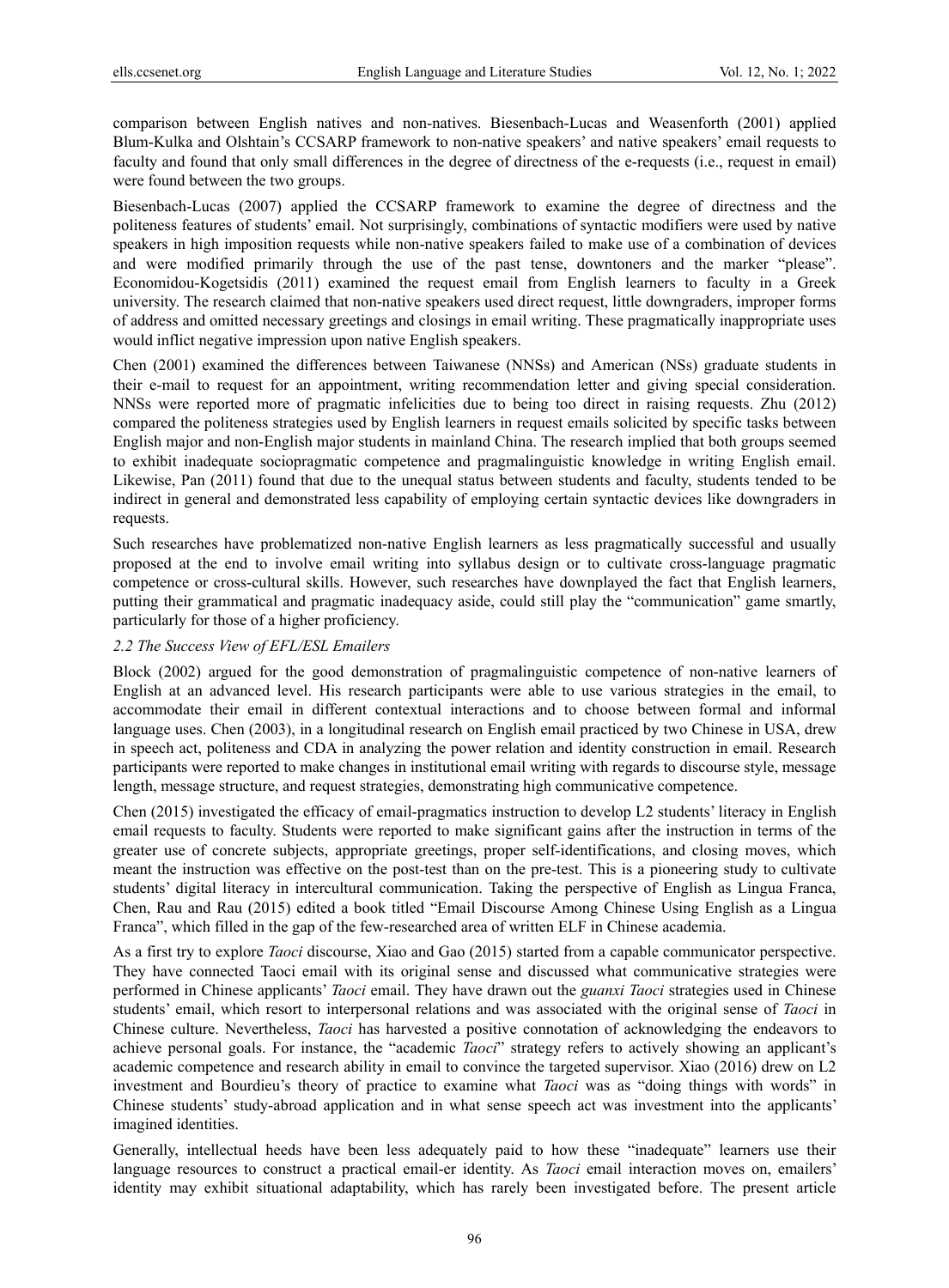attempts to analyze the same emailer presenting different selves to the same correspondent and reveal the adaptability of linguistic features against situational changes.

## **3. Relational Identity in Discourse**

This research has taken a more constructivist stance towards the applicant identity construction in relation to the applicantee and focused on the relational identity in Tracy's identity coordinate. Relational identity "refers to the kind of relationship that a person enacts with a particular conversational partner in a specific situation" (Tracy, 2002, p. 19). A spectrum of discursive practices can be analyzed for identity construction: person-referencing practices, speech acts, sounds of speech, language selection, interaction structures, directness style, narratives, stance indicators. "…, not all identities are equally salient or relevant in different social interactions or at different points in the same social interaction. The relevance of identities is contingent on the participants' self-orientation and ascription-by-others" (Zhu, 2014, p. 111). As context changes, aspects of an identity may vary accordingly, particularly for the identities built upon discursive features.

In email correspondences, the invisibility between the sender and recipient leaves a great space for identity construction. Turkle (1995, p. 177) argued that "when we step through the screen into virtual communities, we reconstruct our identities on the other side of the looking glass". Markley (1992) showed that English learners' writer identities were more creative and more self-expressing in email exchanges. The asynchronous nature of email communication (Herring, 2002) gives Taoci doers enough space to construct a desirable image in relation with their target supervisors. The present research aims to explicate the linguistic features for identity construction and to give a more complete picture about Chinese applicants' Taoci discourse.

#### **4. Research Method**

The present research tries to answer the following questions: (1) What identities are constructed in the Chinese applicant's Taoci emails? (2) How are the identities and linguistic features adapted to situational changes?

#### *4.1 The Research Participant*

The participant in the present research has been renamed Ming. In 2013, he was still a fourth-year college student at a prestigious university located in mainland China (K University). He majored in physics as an undergraduate and learned English for more than ten years. His TOEFL score was just above 100 out of a total 120. His GRE performance met the requirement set for international students in the US. He had then received a PhD program offer with graduate fellowship from a well-known university in southern American (W University). His supervisor, Professor Smith, is a Caucasian American.

#### *4.2 Data Description*

Two types of data were collected: naturally occurring Taoci email texts and face-to-face interview with the email writer. Ming offered those Taoci email texts which he felt safe and comfortable to share. Each email was labeled with "M-email" plus the email sequence number and stored in the researcher's personal computer. Then face-to-face interviews were arranged based on a careful reading through all his email. The interview took place at a coffee shop nearby his campus. To protect the informant's privacy, pseudonymity has been applied to all the proper names in the data.

Ming shared with me eight pieces of email, ranged from April 2013 to April 12 2014, sent to Professor Smith. The shortest email contains 33 words and the longest 333 words. Three email texts are chosen for the current study because each of them portrays a complete self-representation, as it will be shown later. Based on the email content, the researcher conducted two in-depth interviews with Ming respectively on April 20th, 2014 and December 5th, 2014. The interviews were intended semi-structured, but covering topics about the students' own application experience, writing Taoci email to supervisors, supervisor's email response, and self-reflection during this process. The interviews were conducted in Chinese and were audio-recorded upon permission. A 66-minute audio and a 90-minute audio were obtained and transcribed by the researcher soon after the interview. The first interview transcription turns out 12,886 Chinese characters and the second 19,996. An overview of the data is presented in Table 1.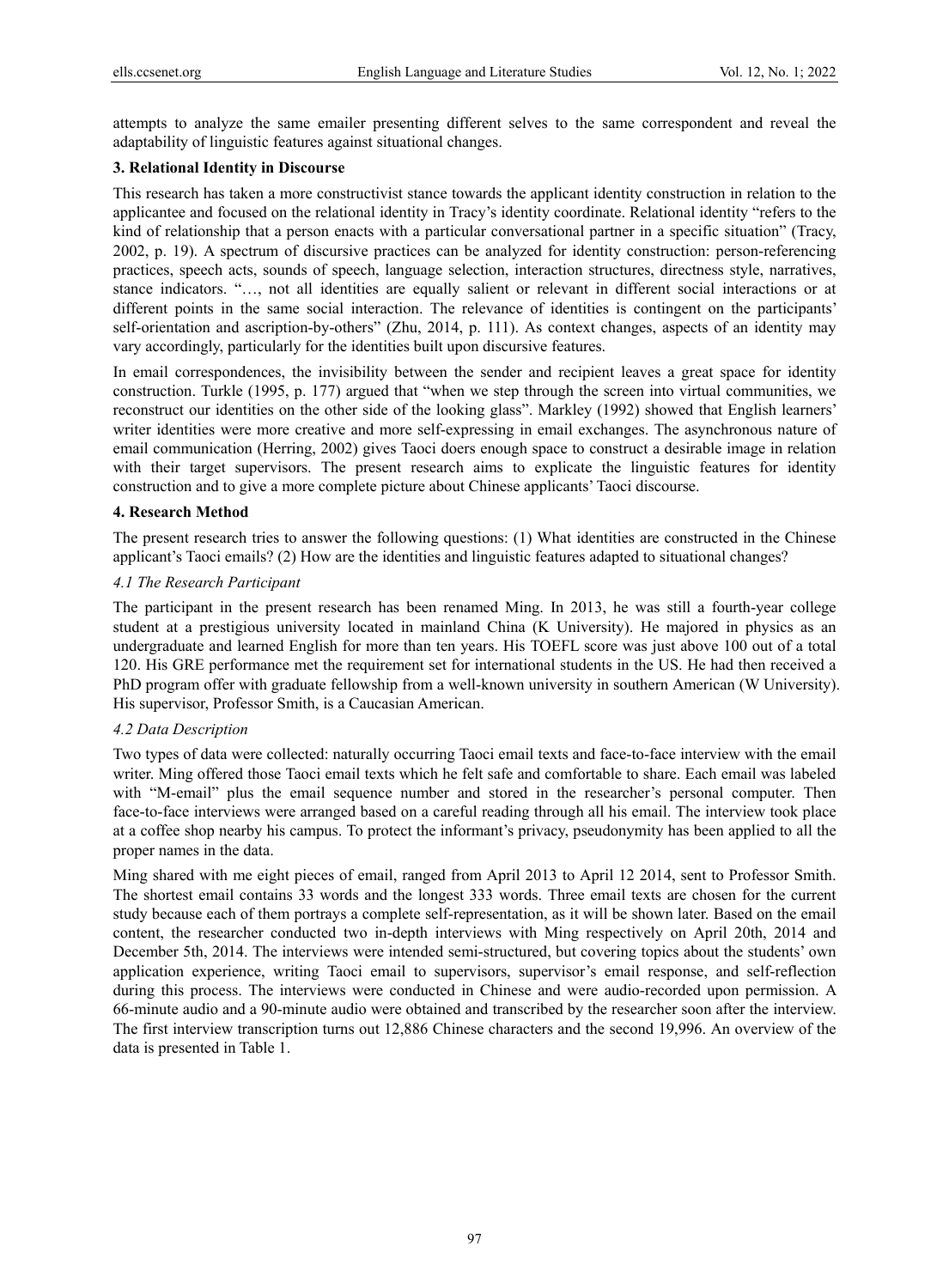| Data      | Label       | Date obtained | Words contained in email body part | Total                     |
|-----------|-------------|---------------|------------------------------------|---------------------------|
| Email     | M-email 1   | Apr. 17, 2014 | 269 English words                  | 872 English words         |
|           | M-email 4   |               | 270 English words                  |                           |
|           | M-email 6   |               | 333 English words                  |                           |
| Interview | Interview 1 | Apr. 20, 2014 | 12,286 Chinese characters          | 32,282 Chinese characters |
|           | Interview 2 | Dec. 5, 2014  | 19,996 Chinese characters          |                           |

#### Table 1. Data overview

#### *4.3 Data Analysis Method*

The three email texts are analyzed at lexical, semantic and pragmatic level. At the lexico-grammar level, the usage of pronoun and subject+predicate are examined. At the lexico-semantics level, the usage of appraisal terms (Martin & Rose, 2007) has been analyzed, denoting emotion, judgment, appreciation as well as their accompanied graduation elements. Built upon the lexicon and semantic content, the pragmatic force of speech acts is tackled.

The interview transcripts are introduced in the discussion to scaffold the textual findings. Elements are generalized to explain why the applicant identity was and how it evolved across the texts. Situational changes, addressee's reaction, interactional progress, and participant's self-reflection were found crucial for the explanation. The researcher has attached much importance to "how the research participant thought about this or that" in identity discussion by bringing the interview episodes after the linguistic analysis.

#### **5. Identities Construction Varying across Texts**

Three types of relational identities are constructed based on the ensemble of linguistic features.  $I_{(maximum)}$ -identity refers to a predominant focus on "who I am", with the least concern about the specific supervisor.  $I_{(to you)}$ -identity portrays an applicant deeply attracted by and willing to work for "the" supervisor.  $I_{(and\ you)}$ -identity means that the applicant positions himself as a qualified collaborator to the supervisor. All of the three types have an "I" as the center, mainly because the email texts are about self-representation, but at the same time they are relational because the "I"-s are tailored to a particular audience: Professor Smith the gatekeeper. In the following discussion, all "I" means the applicant and "you" the supervisor.

# *5.1* I<sub>(maxium)</sub> *identity in M-Email 1*

Ming wrote his first email to Professor Smith on June 24, 2013, far before the application process officially started as the fall term application starts on September each year. There are four paragraphs, with the first introducing personal academic interest, the second listing previous work, the third repeating his interest and making inquiries, and the last delivering appreciation.

#### 5.1.1 Dominant "I"-subject

The most distinctive feature is the prominence of "I"-subject throughout the whole email. The "subject+predicate" of each clause is list as follows:

| Para.   | Subject+predicate                                                                                | Total |
|---------|--------------------------------------------------------------------------------------------------|-------|
| Para. 1 | I am; I am preparing; I read; I find; my previous research is; I find; my experience may enable; | 19    |
| Para. 2 | I did; I published; I am ; (my) patent is ; I won; I have ;                                      |       |
| Para. 3 | $\Gamma$ m ; I intend ; Would you; would you;                                                    |       |
| Para 4  | Thank you; I am $\dots$                                                                          |       |

Table 2. Subject+predicate string in M-email 1 (clause-based)

Among the 19 subjects in all clauses, there are 13 "I"-subjects. Even among the left 6 subjects, 3 subjects are related with Ming himself: his previous research, his experience and his patent. It leaves a deep impression on the reader that this email delivers the sole information of the sender, thus maximizing "who I am".

The whole text is imbued with "I" as the agent doing all the work at present, in the past and in the future. However, in terms of the academic work, all predicates are oriented to the past and the present, without the future. For example, "I did some research on photonic crystal fiber …", "I published two papers", "(my) patent is under processing", "I won the first prize…", and "I have a relatively profound knowledge". These contents further testify that Ming focused on self-representation, i.e., the "I", maximizing his self-image as much as possible. By contrast, there is little mention about the supervisor except referring to Professor Smith's recent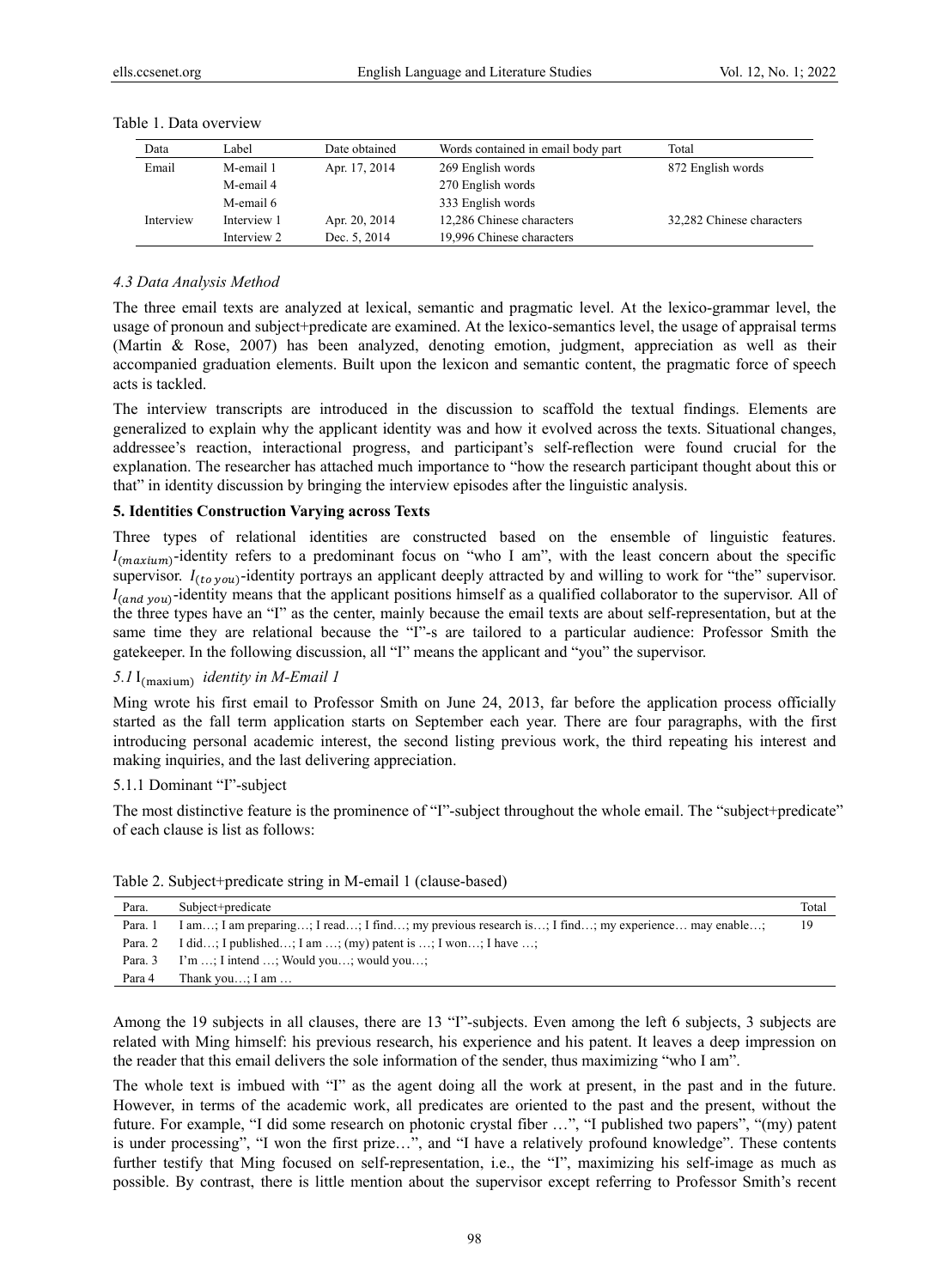publication, with the article names not in the email body part, but as a kind of footnote at the end.

Ming had no overlapping with Professor Smith and knew him only from the faculty homepage on the Internet. To the supervisor, Ming has been in the dark. It is high time for Ming to stage himself to the center in order to get a PhD program, even though it is only an email contact. Thus, the text replete with "I" subjects indicates Ming's full agency to get his applicant identity known to the stranger. On the other hand, the apparently rigid use of "I" subjects may also allude to Ming's English learner identity.

5.1.2 Implicit Self-Representation and Downgrading Evaluation

Regarding Ming's self-evaluation, this work is done in an implicit way or even a downgrading manner. First, there are few attitudinal terms about self-acknowledgement, but only an objective narration of facts: Ming's previous research work, published papers, winning awards and applying for a patent. This flags Ming's research ability without clear articulation. Second, even when Ming made an evaluation about himself, it is done in an effacing way. For example:

(1) … my experience that accumulated during previous study **may** enable me a competent researcher.

(2) … I did **some** research focused on …

(3) I … have a **relatively** profound knowledge on Chemistry.

The modal verb of "may" discloses less possibility, and compromises Ming's alleging a competent researcher. The downgrading adjective "some" implies that Ming didn't do much work before. The adverb of "relatively" preceding "profound" indicates that Ming's knowledge on chemistry is just satisfying, not that "profound". Actually, Ming did have rich research experience, because he started to work in the lab from his third year and published two academic papers, which is an exceptional accomplishment for an undergraduate. He is an excellent student in Chemistry, since the first prize on National Chemistry Competition in China demonstrates advanced level of chemistry knowledge as he mentioned in the second Interview.

I was originally enrolled in the chemistry major because I won the prize. I studied in the Chemistry department for one semester. I knew well what was taught there and I don't need to study anymore. So I decided to transfer to my present major (Interview 2).

Ming's "past" proves that he is a competent candidate. Even Professor Smith replied him that "I'm convinced you would thrive here".

The low-profile exhibition of personal ability might relate to the general tendency that Chinese students are usually not willing to thrust themselves, particularly in front of high-status holders, like a professor. Being modest and being humble is a more preferable approach in this kind of "upward communication" (Ho, 2010), from students to supervisors. However, this downplaying characteristics, as we will see later, finds no such affordance in the other two emails.

5.1.3 Shadowing "I & You"

At the foregoing analysis lies the conclusion that this email is "I"-focused. Another proof is a palpable shadowing of the dyad of "I" towards "You".

First, although Ming mentioned twice that he was very interested in the professor's research area, his main purpose seems to be confined to "asking information about PhD enrolling" as both the email title and email content shows. It is only a request of information, instead of being enrolled as a fellow.

(4) Email title: Asking for information on the 2013 term Fall PhD enrolling.

(5) Would you please offer me some information, such as how many doctoral students you plan to enroll, and whether you plan to enroll international students?

Second, Ming stresses his own interest in the following ways:

(6) … and find myself very interested in your project.

(7) … I find it appealing to me…

(8) I am quite interested in your research areas…

The structure of "I"+predicate implicates a strong agency towards self, that is, it is "I" who takes interest in your project, instead of that "you attract me". Unlike some participants who read the targeted supervisors' paper on purpose, Ming said "I read some of your recent papers, …, by chance". The modal phrase of "by chance" creates an impression that Ming came across the professor's work all by accident and his intended bonding with the professor was not that strong. Furthermore, when talking about his intention of application, he further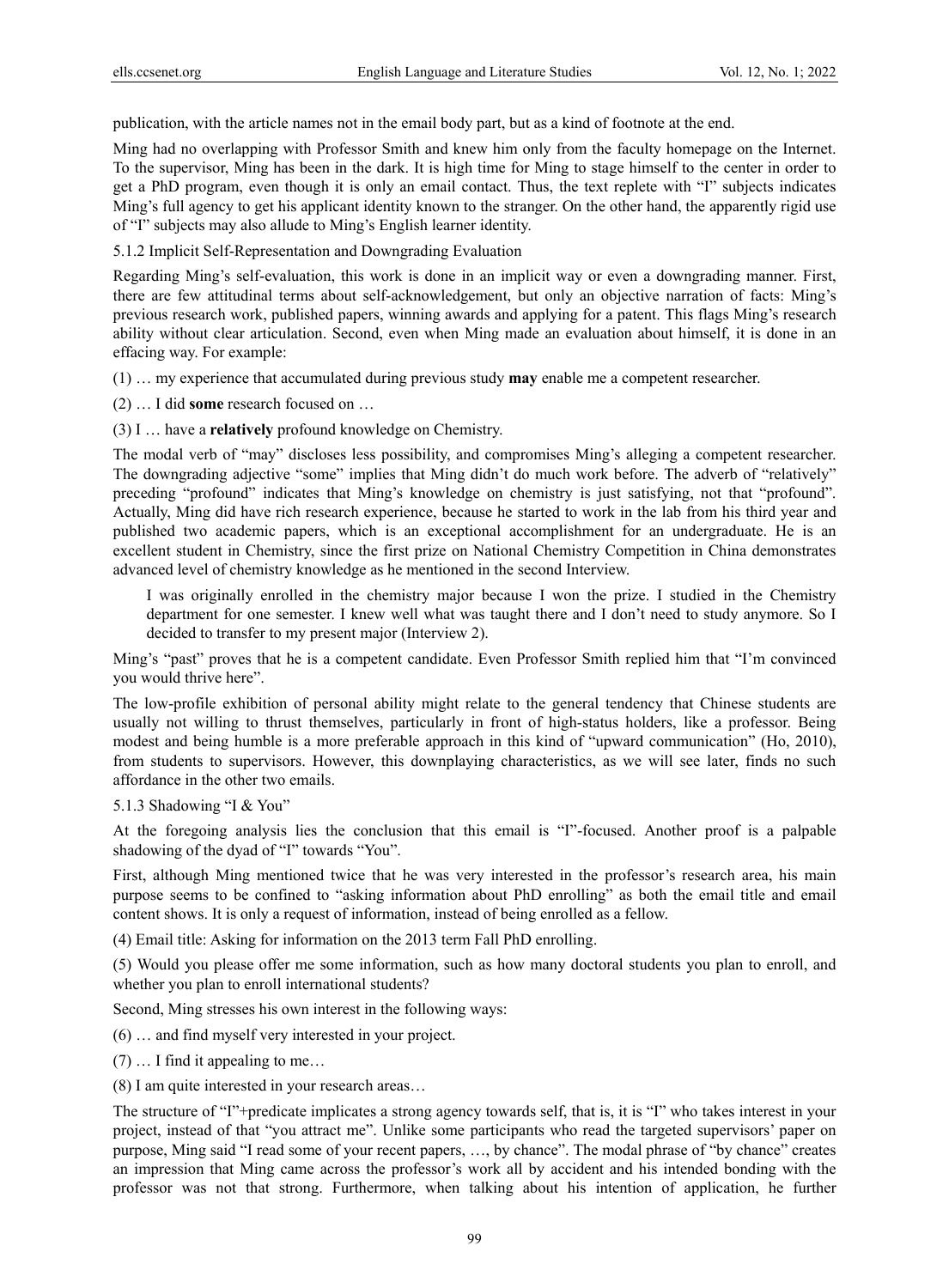downplayed his words: "…, if possible, I intend to apply for the PhD program in your research group". The engagement element of "if possible" softens Ming's determination, creates a little distance, and meantime shadows the relationship between Ming and Professor Smith.

The three types of discursive practices—prominent "I", implicit representation and shadowing "I & You"—construct an overwhelming "I"-image for the audience, a modestly competent applicant driven by self-agency. Two factors can explain the dominance of "I". First and foremost, it is the initial email between Ming and Professor Smith. Ming knew partial information about Professor Smith from the faculty's bio website while Professor Smith had no idea about Ming. Thus, this email functions like a CV to bring Ming to the spotlight. It is understandable that the email attempts to provide as much information about the applicant as possible. Second, back then it was still an earlier phase for application. Most applicants were still preparing for their language examination and hadn't decided yet which specific professor they wanted to apply for. So was Ming. What's more, an offer wouldn't be that hard-earned for an excellent student in a prestigious university as in Interview 1 Ming reflected:

I didn't pay serious attention to the application issue at that time… … I was hardly aware of it. But my hardware [academic performance, GPA, research work] is quite satisfying... I always thought application is simply easy and I made little effort to bond up with the professor (Interview 1).

#### *5.2*  $I_{(to \text{ you})}$  *Identity in M-Email 4*

The email labeled as "M-email 4" was sent on March 7, 2014. At that time, the online application ended long since and applicants began to receive offer or rejection from American universities. This email contains four paragraphs too. The first paragraph is a brief self-introduction and an update of Ming's application status. Paragraph 2 mainly expresses Ming's eagerness to join Professor Smith's lab. The next paragraph mentions the applicant's commitment to the lab team. The last paragraph is about an urge followed by a determined promise.

5.2.1 Dominant "I"s with an Emerging a "We"

Once more, the pronoun of "I" still features most of the clauses as the Table 3 shows.

| Para.   | Subject+predicate                                                                                  | Total      |
|---------|----------------------------------------------------------------------------------------------------|------------|
|         |                                                                                                    | occurrence |
| Para. 1 | I am; we have ; I'm writing; I'm anxiously waiting; I've submitted ; I did not hear;               | 30         |
| Para, 2 | Your research group; I've been thinking; I should do; I love; doing research can satisfy; I always |            |
|         | hoped ; I won ; I was; I am very skilled ; my major GPA rank ; I feel; my power is not ; I         |            |
|         | know ; the study requires ; the study requires ; the (your) research content makes me; I am really |            |
|         | longing for $\ldots$                                                                               |            |
| Para. 3 | I am confident ; I can contribute; I mentioned; I have a lot of ; please reference to;             |            |
| Para. 4 | what I need is $\ldots$ : I won't $\ldots$                                                         |            |

Table 3. Subject+predicate string in M-email 4 (clause-based)

Among the 30 clauses, there are 21 "I" subjects and two subjects ("my major GPA rank" and "my power") are Ming-relevant. Compared to the 16 out of 19 (85%) in the first email, the proportion of 21 out of 30 (77%) still takes a major account and contributes to the "I" identity. However, a careful examination of the pronouns breathes in new significance.

In the very second clause ("We've been connected through Email before"), there is a "we" pronoun, which is the first indicator of involving Ming and Professor Smith together. The plural "we" were examined under the term of positive face (e.g., Brown & Levinson, 1987), solidarity (Scollon & Scollon, 2001) or rapport (Spencer-Oatey, 2007). It signifies an emerging common ground, which is built up along the communication process. Since the applicant and the gatekeeper had several rounds of email exchange, it becomes a social fact that the two parties are connected and this fact can be reflected through "we". What's more important, this emergent "we" functions as a rapport strategy for further contacts. Just as Schiffrin comments, "what language thus allows us to do is represent what I and others have already said and done (or will say and do) in a textual world that can be reflected or acted upon, denied or supported, desired or dreaded, in the social worlds in which we are currently speaking and doing" (Schiffrin, 2006, p. 129). Therefore, "we" both symbolizes the established contacts and constructs Ming's intended connection with the advisor.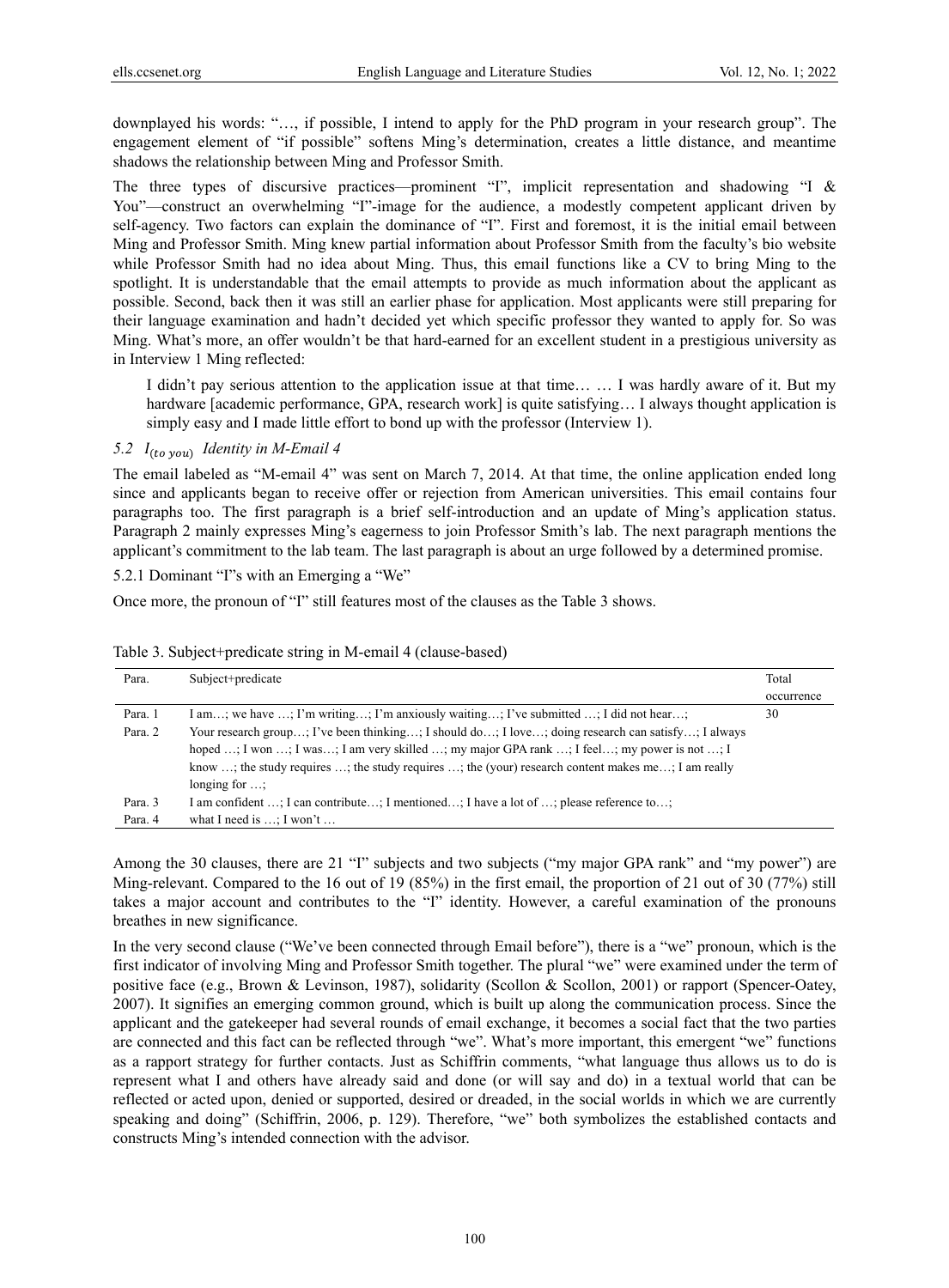# 5.2.2 Manifesting the "I to You" Connection

Compared with the more egocentric "I" in the first email, there is more ink spilled on the "I-You" dyad.

First Ming highlights the magnetic attraction from the Professor Smith as in the following sentences.

(9) Your research is my **dream group**.

# (10) … my power is **not fully utilized until I know your group**.

## (11) The research content in your group **makes me feel energetic**.

Ming claimed that Professor Smith's research team was his dream group. The phrase of "dream group" is a highly positive appreciation term to acknowledge the value of Professor Smith's lab. So is the effect of "my power is **not fully utilized until I know your group**" and "your group **makes me feel energetic**". These positive appreciation elements are explicit compliment towards the supervisor. They constitute the reason for Ming to choose Professor Smith's team as his future group.

Second, since Professor Smith's lab emitted such an academic charm, Ming correspondently delivered an obvious willingness to be "attracted", manifesting more "I-to-you" bonding.

(12) … and I am **really longing for** doing research under your instruction.

## (13) … I can **contribute a lot to your team**.

## (14) Now **what I need is a chance offered by you**.

## (15) **I won't let you** down.

The modulation expression "longing for" with an upgrader of "really" intensifies Ming's strong desire to be recruited as a part of the dream team. The emphatic structure of "what I need is…" serves as a direct request with high-weighted imposition, but it also depicts a keen applicant. The promise speech act of "contribution" and "I won't let you down" shows the applicant's firm determination to join the team.

All of the above-mentioned clauses contain a "I-You" dyad in the syntactic form of "your… my", "my… I … your", "your...me", "I...your", "I...your", "I...you", or "I...you". The co-occurrence of the two parties within one clause is a clear sign of the interaction between the two parties, "which helped to shape an involved relation and thus, shorten the distance between the writer and the professor" (Chen, 2001, p. 16). Even the email is entitled with "recommend *myself* to be *your* PhD student". After all this "I-You" interaction originates from Professor Smith's attraction to Ming.

Third, this email shows Ming's better understanding about Professor Smith's research as he appraised the research field.

(16) The study on Electro-magnetic and photonics requires the comprehension in physics and the skill in programming and simulation; the study on material structure and photolysis requires knowledge in chemistry. The research content in your group…

Although Ming didn't articulate this clearly, the underlined anaphoric phrase of "the research content in your group" indicates the previous two clauses were talking about the supervisor's research. This shows that Ming had more knowledge of Professor Smith's work, binding up himself with the supervisor closer. This detail is scaffold by the transcript of Interview 1.

Before, I was too lazy, to read professors' articles. I just browsed their websites and knew their research direction roughly, learning some key words and didn't read their articles … But then, I took it seriously and began to read their articles very carefully and get to know what they are really doing (Interview 1).

#### 5.2.3 Explicit Self-Evaluation with Upgraders

Contrasting to the sparse self-evaluation terms, this text is full-blown with sweet words about self. The words of "love" and "confident" contain a strong affection and indicates Ming's devotion to research work. The adjective "skilled in" plus an upgrader of "very" shows his skill in programming, the "top 10%" GPA ranking proves his excellent course performance; "a lot of practical experiences" implies that Ming is an experienced researcher. The graduation terms of "not fully", "only" and "always" together with their respective semantic components give a hint at Ming's academic potential in the future.

(17) I **love** doing research;

(18) I am **confident** that …

(19) I am also **very skilled in**;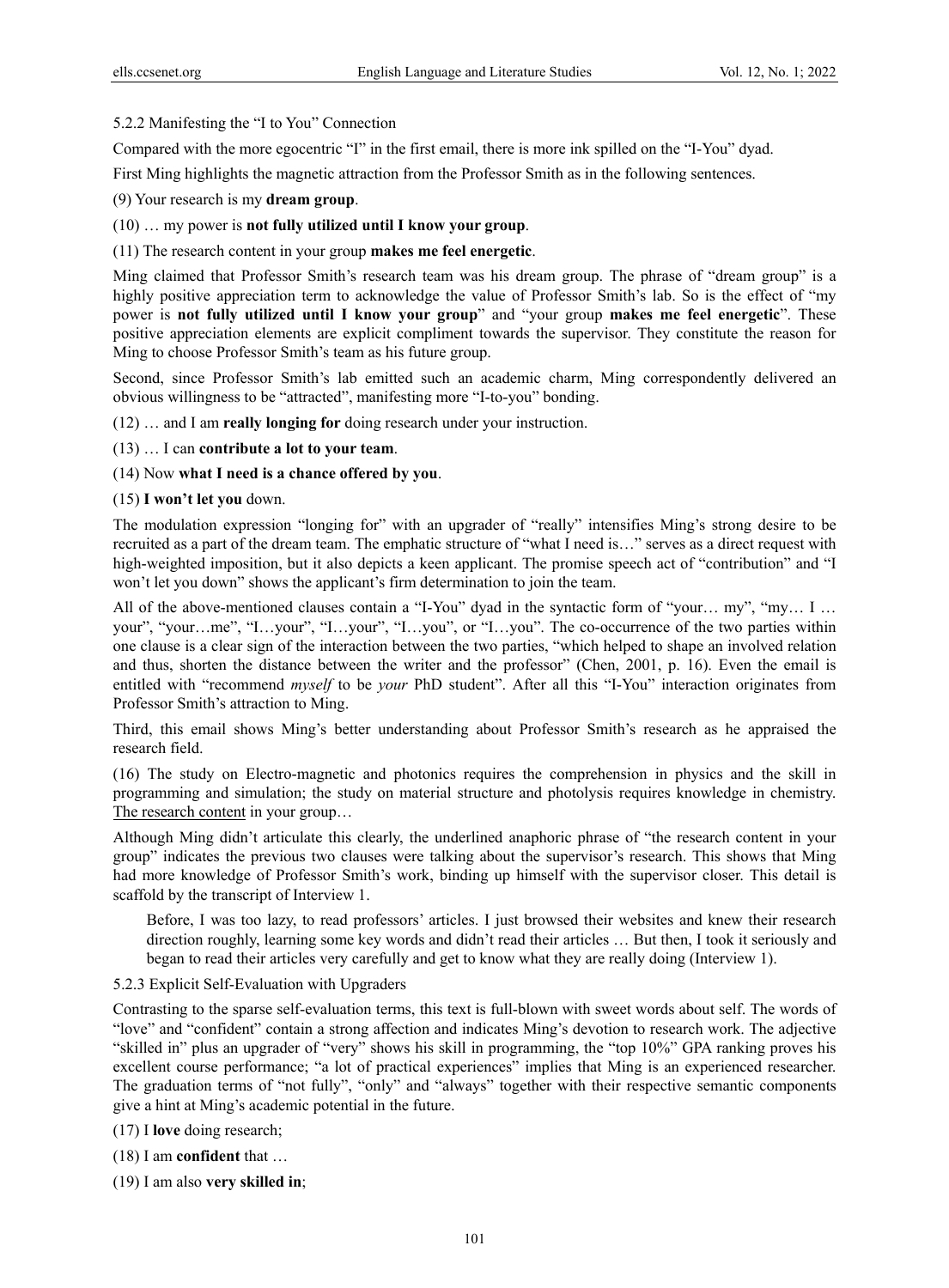- (20) I have **a lot of** practical experiences
- (21) … my major GPA **rank top 10%**;
- (22) … my power is **not fully utilized**;
- (23) **only** research can satisfy my curiosity;
- (24) I **always** hoped to do …

We can see a confident applicant, bold enough to claim his own advantages. Compared with the humble self-representation in the first email, Ming painted himself a more forceful "I"-portrait for the email reader, echoing English learners' self-expressing in email writing (Markley, 1992).

The afore-mentioned discursive practices add a more "relational" aspect to the "I" identity, since Ming instantiated linguistically "we" pronoun, "I-to-You" dyad in clause structure, and more content concerned about the supervisor. The strategic change can be harked back to Professor Smith's attraction power, which drives Ming to "long for" and "contribute to" his research team. Therefore, the " $I_{(to you)}$  identity" is constructed.

The modification of self-representation in Ming-email 4 may be due to the following reasons. First, the deadline of final offer is coming. Each applicant cannot afford to play the zig-and-zag game. Everyone needed to show their real purpose in writing the email and convinced the gatekeeper their competence and ability. So, the email title is changed into "recommend myself to be your PhD student". Ming makes direct and positive appraisal about himself. Second, Ming was getting familiar with Professor Smith's research work as he dug deeply into the supervisor's work. He wanted to give a serious shot on this university. In the interview 1, Ming revealed that he spent a long time composing the email, almost two hours. Accordingly, we see more eagerness and devotion in Ming's discourse. This  $I_{(for\, you)}$  identity seems to already convince Professor Smith as he replied "How likely" would you come to X University if we made an offer to you?"

## 5.3  $I_{(and\ you)}$  *Identity in M-Email 6*

The email numbered as "M-email 6" was sent on April 8th 2014. Usually, April 15 is the last day for offer issuing to the Chinese students. If no offer comes on or before that day, it means a failed application.

The email consists of four parts. Paragraph 1 is a short self-identification. Paragraph 2 talks about what Ming can contribute to Professor Smith's lab. Paragraph 3 is about Ming's personal ambition for research work. The last paragraph is an inquiry about the supervisor's decision. This email differs from the previous one to construct a worthy collaborator in relation with the lab leader.

5.3.1 Subject+Predicate Distribution: Less "I" Subjects

A list of subject+predicate string in each paragraph is provided below.

| Para.   | Subject+predicate                                                                                          | Total |
|---------|------------------------------------------------------------------------------------------------------------|-------|
| Para. 1 | $\Gamma$ m; $\Gamma$ m writing ;                                                                           | 31    |
| Para. 2 | research on  is; research on  is ; it requires ; I think; my research background can facilitate; my        |       |
|         | experience on  can be used ; SPs is ; you use ; I investigated ; a source generates ; I studied ;          |       |
|         | those experience will help                                                                                 |       |
| Para. 3 | I wish; I could; researches can combine; Your group could be ; I think; water photolysis is ; I lived; *** |       |
|         | (place name) is; The pollution is ; solar fuel generation is ; there would not be ; I wish; I could;       |       |
| Para. 4 | I want to; the deadline of PhD application is $\dots$ ; I have to $\dots$ ; I attached $\dots$             |       |

Table 4. Subject+predicate string in M-email 6 (clause-based)

First, there is a conspicuous change of subject distribution. Among 31 clauses, 16 subjects (51%) are the email sender relevant, within which 14 are "I" subjects. The proportion of "I" subject (45%) drops significantly compared with the previous two email episodes (69% and 70% respectively in M-email 1 and in M-email 4). On the contrary, there are more "you" and "you" relevant subjects: "research on surface plasmons", "research on SPs" and "it" in the second paragraph referring to Professor Smith's research work, "you" in the second paragraph and "your group" in the third paragraph. This more evenly distributed subject pattern creates a balanced view about "you and I" relation between the applicant and the applicantee.

Second, there are more predicates oriented to the future.

(25) … those experience **will** help …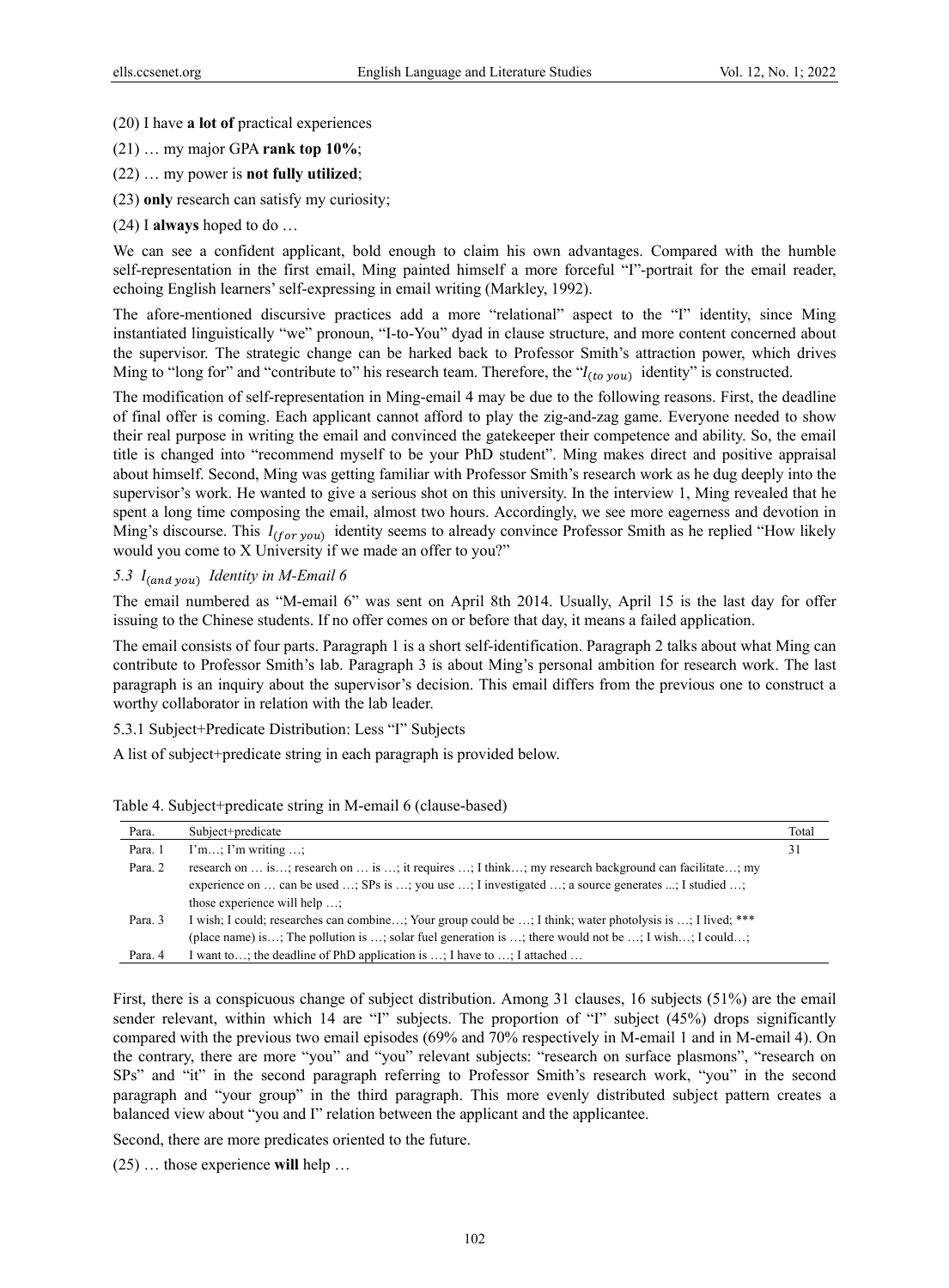(26) … my research background on optics and photonics **can** facilitate …

my experience on programming and simulation of optical problems **can** be used …

(27) **I wish** I could do …

(28) **I wish** I could contribute …

There is a tense-signifying modal verb "will" in (24), which is the only future tense used among the three texts. Although "can" and "could" indicates possibility and "wish" to modulation, all of them point to the future about what Ming would (or might) do if enrolled. The semantic content of these predicates are also future-oriented. It refers to what academic contribution that Ming could bring to Professor Smith's lab. Unlike the first email where "who I am/was" is magnified, there is more "who I can be" to you. However, this "I-You" dyad is not only based on a pure attraction from the professor as the case in M-email 4, but more on a possible perfect partnership between them as the next section shows.

## 5.3.2 "You and I" Collaborating

As it is expounded, the first email counts on facts enumeration to prove personal competence (M-email 1) and the second case makes a good use of explicit self-evaluation with upgraders to convince the supervisor (M-email 4). This email resorts to a discussion rhetoric to make persuasion.

Paragraph 2 starts with the current research focus (SPs) in Professor Smith's lab and emphasizes its interdisciplinary nature. Since Ming has that interdisciplinary background, he becomes a promising candidate for the spot. Ming further proves himself as a perfect fit with two exemplification arguments, which specify his possible contribution for different aspects of that research. The overall logical moves (clause-based) are structured as follows:

| (a) Major premise 1: SPs is an important part of your lab.          | (Clause 1)                |
|---------------------------------------------------------------------|---------------------------|
| 2: SPs requires interdisciplinary knowledge.                        | (Clause 2, 3)             |
| (b) Minor premise: My background is interdisciplinary               | (Clause 5)                |
| (c) Syllogism: I can facilitate SPs research.                       | (Clause 4, 5)             |
| Exemplification 1: my experience A can be used for part one of SPs. | (Clause 6, 7)             |
| Exemplification 2: my experience B can be used for part two of SPs. | (Clause 8, 9, 10, 11, 12) |

The lucid deduction rhetoric itself indicates a sensible mind or a typical science mind, and more importantly demonstrates Ming's incisive understanding of the supervisor's research focus. Instead of emphasizing the magnetic attraction (which constitutes the "I-to-You" dyad), this rhetoric produces a trustworthy collaborator, in the way that "I, an applicant, understand well what you are doing" and that makes "me" a perfect fit in "your" lab. This effect is boosted by the semantic content of "what I can bring to your lab" with upgraders (*a lot*). Moreover, Ming's intention to do research work for Professor Smith's lab matches his personal academic ambition as he explained in the third paragraph (Example 28, 29), which will create a win-win cooperation between the two parties.

(29) I wish I could do some interdisciplinary researches so that I can combine my knowledge…

- (30) I wish I could contribute my power to this great job.
- 5.3.3 Direct Speech Act

The phrasing of request speech act is quite explicit since Ming uses direct speech act to utter clearly his purpose.

 $(31)$  I am writing to tell you my interest to [in] your group...

(32) I want to ask about your attitude toward my application to be your PhD student.

Example (30) is the second sentence in the email after the self-identification. It declares Ming's intention to be recruited in Professor Smith's group. Example (31) is the first sentence in the last paragraph. Usually in a research PhD program, the professor would act as the first gatekeeper before the application goes to the committee. Ming understood that if there was no positive answer from Professor Smith, his application might well go bankrupt. Thus, he directly asked for the supervisor's opinion about his application. These speech acts differ from those in the first email and M-email 4. Correspondently, the openness of request ushers in a frank response from Professor Smith—"I'll let you know on [date]. Is that ok? Can you wait that long?" This reply indicates that the professor did hold a positive attitude towards Ming's application. More common ground was promisingly built up and "I-and-You" dyad is probably going to turn into a real academic cooperation.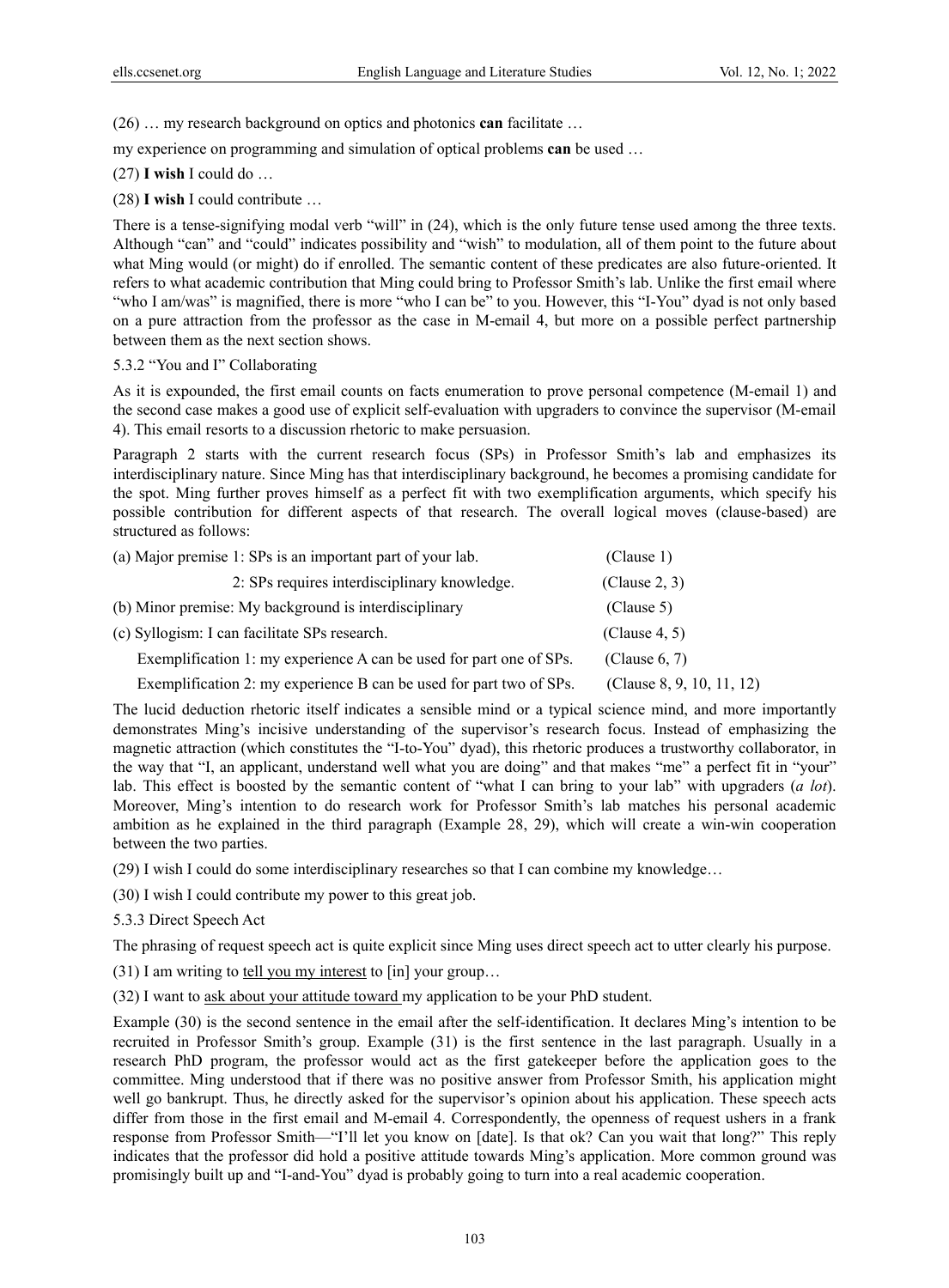In summary, the foregoing analysis adds new features to the I-identity. There is a balanced subject distribution, with more information oriented to the email recipient. There is less eagerness, but more rational logic. Chief among them is more "I & You" interaction based on a possible collaboration and open frankness to each other. Likewise, these textual features boil down to some extra-discourse factors, including the application status, Ming's adjusted attitude towards application, and getting writing tips from his Chinese supervisor, as he reflected in Interview 1.

"After that [no good offer] I began to take it seriously… I wrote it again and gave it to my supervisor here for advice. He said my writing couldn't work. There are also students writing email to him and a first look will show who you are. He said advisors expect that you should know my area very well ... At first I just wrote my own interest. My supervisor said you should tell the professor what you can bring to them, that is contribution. So I changed it again and again, about 4 to 5 times, and my supervisor helped me a lot. And I sent it later." (Interview 1).

Ming admitted that this was a background of writing the sixth email. We cannot deny that the represented  $I_{(and\ you)}$  identity has a stable or structural basis, i.e., the extraneous factors. However, the discursive way it is performed in front to its audience testifies to the constructive power of bricks of language.

## **6. Discussion**

"Relational identities are … what people monitor most to see if a relationship is improving or disintegrating" (Tracy, 2002, p. 19). The first email profiles a competent candidate. The whole text is invested in the construction of "who I am" with the least regards to a specific audience. The "relation" between Ming and Professor Smith is comparatively distancing because the discursive practices instantiated cater for a group of potential supervisors in the relevant field. In other words,  $I_{(maxium)}$  identity is sculptured for whoever has an interest in "me", as Ming reflected that he sent it to several professor with just a modification of the name and research area. In the fourth email, a strong emotional bond is developed as Ming stresses the attraction from Professor Smith and his determination to join that research group. The content turns more specific and oriented towards Professor Smith. It aims at pulling closer the relationship between the two. The sixth email, which negotiates  $I_{(and\ you)}$  identity, presents us a promising cooperation between Ming and the professor since Ming could fit best in the interdisciplinary research topic. An equality (i.e., collaborating colleagues) is constructed though there might never exist equality between an applicant and the gatekeeper. Apparently, Ming's selection of discursive practices is more and more designed to accommodate for the audience (Giles, 1973, 2009; Bell, 1984).

The dynamic relational identities enacted bear inseparability from those extra-linguistic parameters. These situational factors on the one hand influence what and how Ming chose his wording strategy; on the other hand, his discursive choices were orchestrated to change his *status quo* and achieve the Taoci purpose, "in order to accomplish some and ends and to avoid others" (Tracy, 2002, p. 30). Although there are linguistic mistakes in Ming's English writing, like misspelling, inaccurate grammar, or even inappropriate usage of imposing speech act, these errors didn't hinder Ming's message from getting through to Professor Smith. Even with English as a foreign language to Ming, the textual lines present us a confident English user, countering the findings in Pan (2011).

The three "I"-identities in relation to the supervisor embed an insurmountable structural power difference between the applicant and the gatekeeper. The "I" constructed specially for "you" is the best proof. Whether this power imbalance is intended or not, it exists with or without individual awareness, because "everything we do in the course of a day communicates our relative power, our desire for a particular sort or connection, our identification of the other as one who needs something from us, or vice versa" (Lakoff, 1990, cited in Dervin & Risager, 2014, p. 16). What Ming succeeded in is hardly the change of the stable power difference, but improving the common ground, alignment or solidarity with Professor Smith and turning the intended discursive relationship into a real-life institutional student-faculty relationship at the end. And this would exert a lingering effect in Ming's future construction of his master identity (possibly becoming an American), personality and his course of life.

#### **7. Conclusion**

This paper has studied the identity construction across three Taoci English emails written by the same Chinese student to his supervisor. Micro-interactional linguistic features in email are explored for the discourse identities and macro-situational factors are retrieved from interview transcripts to scaffold the argument. Through the analysis and interpretation, we present how linguistic features and extra-linguistic parameters are inter-wined. Limitations of this study are as follows. For example, interviews were not done immediately after the research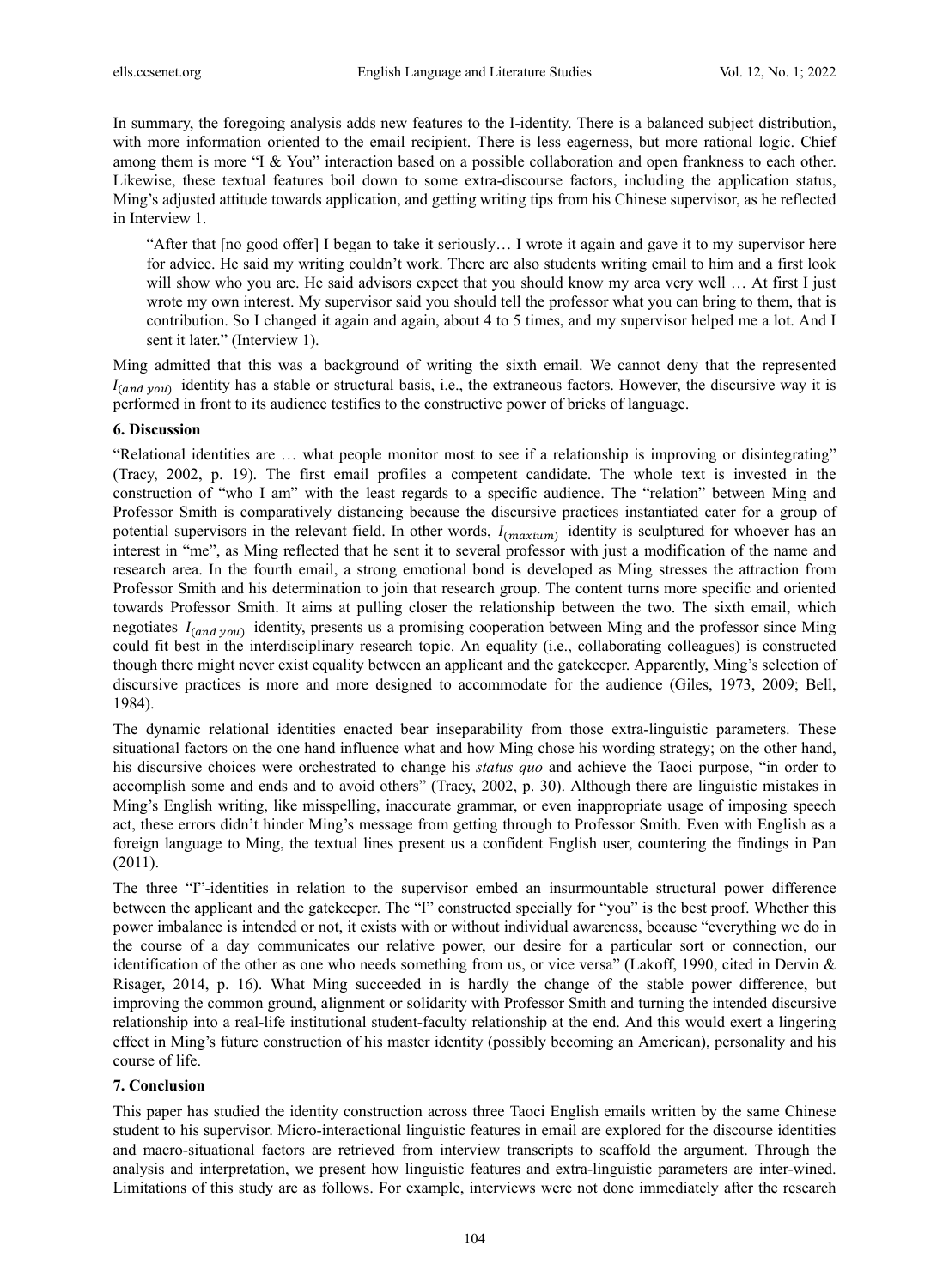participant contacted his supervisor, which might incur validity problem for postponed memory. Moreover, the response email from Professor Smith was obtained from the Ming. It might not capture the original wording. Future work could go beyond a case study of relational identity and explore other aspects of identity with more research participants. This would help to collect a more colorful picture of *Taoci*-er identity and give insights into the successful communication conducted in English email by Chinese mainland students.

#### **Acknowledgements**

I really appreciate the generous share from my research participant in this paper, without which the present research is impossible to be finished. Gratitude also goes to the funding from Chinese Scholarship Council in 2014−2015. I would like to thank Prof. Yihong Gao of Peking University, Dr. R. Sanders and Dr. I. Kecskes of SUNY at Albany, and anonymous reviewers for giving me valuable suggestion for the draft.

#### **References**

- Bell, A. (1984). Language style as audience design. *Language in Society*, *13*(2), 145−204. https://doi.org/10.1017/S004740450001037X
- Benwell, B., & Stokoe, E. (2006). *Discourse and identity*. Edinburgh: Edinburgh University Press.
- Biesenbach-Lucas, S. (2007). Students writing e-mails to faculty: an examination of e-politeness among native and non-native speakers of English. *Language Learning and Technology*, *11*(2), 59−81. http://dx.doi.org/10125/44104
- Biesenbach-Lucas, S., & Weasenfoith, D. (2001). *Institutional discourse in the real world: Professors' judgements of student requests*. Paper presented at the Georgetown University Roundtable of Languages and Linguistics (GURT).
- Bloch, J. (2002). Student/teacher interaction via the social context of Internet discourse. *Journal of Second Language Writing*, *11*(2), 117−134. https://doi.org/10.1016/S1060-3743(02)00064-4
- Brown, P., & Levinson, S. (1987). *Politeness: Some universals in language usage*. Cambridge: Cambridge University Press. https://doi.org/10.1017/CBO9780511813085
- Burke, P. J., & Stets, J. (2009). *Identity Theory*. New York: Oxford University Press. https://doi.org/10.1093/acprof:oso/9780195388275.001.0001
- Chen, C. E. (2001). *Making e-mail requests to professors: Taiwanese vs. American students*. Paper presented at the Annual Meeting of the American Association for Applied Linguistics (St. Louis, MO, February 24−27, 2001). Retrieved from http://www.eric.ed.gov/contentdelivery/servlet/ERICServlet?accno=ED461299
- Chen, C. E. (2003). *The use of email for interpersonal communication in a second language: A comparative case study of two Chinese speakers' email practices in English*. Unpublished doctoral dissertation. State University of New York at Albany, Albany, US.
- Chen, Y. S. (2015). Developing Chinese EFL learners' email literacy through requests to faculty. *Journal of Pragmatics*, *75*, 131−149. https://doi.org/10.1016/j.pragma.2014.05.009
- Danielewicz-Betz, A. (2013). (Mis)use of e-mail in student-faculty interaction: implications for university instruction in Germany, Saudi Arabia and Japan. *Jaltcall Journal*, *9*(1), 23−57. https://doi.org/10.29140/jaltcall.v9n1.147
- Dervin, F., & Risager, K. (2014). Introduction. In F. Dervin & K. Risager (Eds.), *Routledge Studies in Language and Intercultural Communication: Researching Identity and Interculturality* (pp. 1−25). New York: Taylor and Francis. https://doi.org/10.4324/9781315816883
- Economidou-Kogetsidis, M. (2011). "Please answer me as soon as possible": pragmatic failure in non-native speakers' e-mail requests to faculty. *Journal of Pragmatics*, *43*(13), 3193−3215. https://doi.org/10.1016/j.pragma.2011.06.006
- Giles, H. (1973). Accent mobility: A model and some data. *Anthropological Linguistics*, *15*, 87−105.
- Giles, H. (2009). The process of communication accommodation. In N. Coupland & A. Jaworski (Eds.), *The New Sociolinguistics Reader* (pp. 276−286). New York: Bloomsbury Publishing PLC. https://doi.org/10.1007/978-1-349-92299-4\_19
- Goffman, E. (1967). *Interactional Ritual: Essays in Face-to-face Behavior*. Chicago: Aldine Publishing Company.
- Hartford, B. S., & Bardovi-Harlig, K. (1996). "At your earliest convenience": A study of written student requests